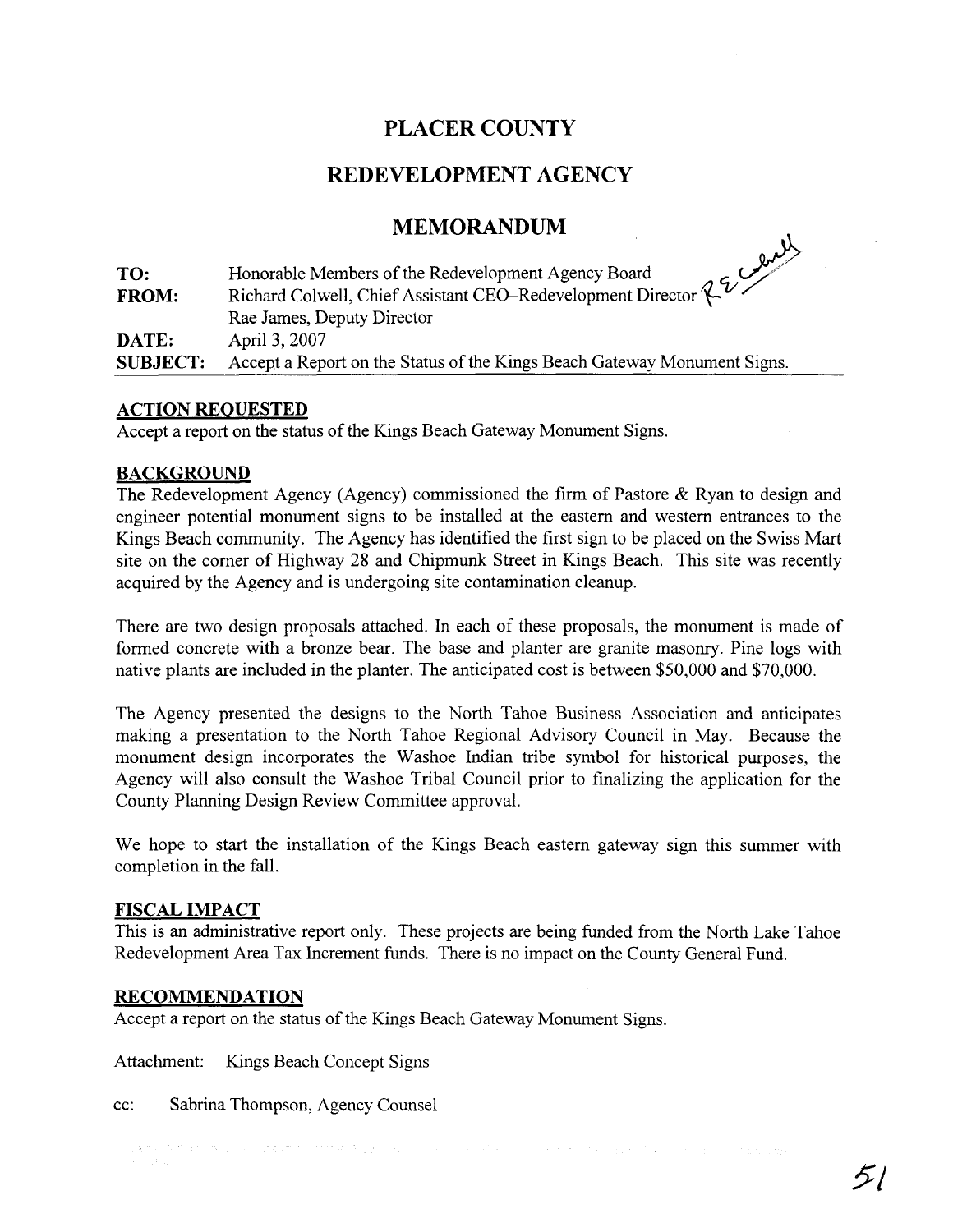$\mathcal{L}^{\text{max}}_{\text{max}}$  and  $\mathcal{L}^{\text{max}}_{\text{max}}$ 

 $\label{eq:2.1} \frac{1}{\sqrt{2}}\int_{\mathbb{R}^3}\frac{1}{\sqrt{2}}\left(\frac{1}{\sqrt{2}}\right)^2\frac{1}{\sqrt{2}}\left(\frac{1}{\sqrt{2}}\right)^2\frac{1}{\sqrt{2}}\left(\frac{1}{\sqrt{2}}\right)^2.$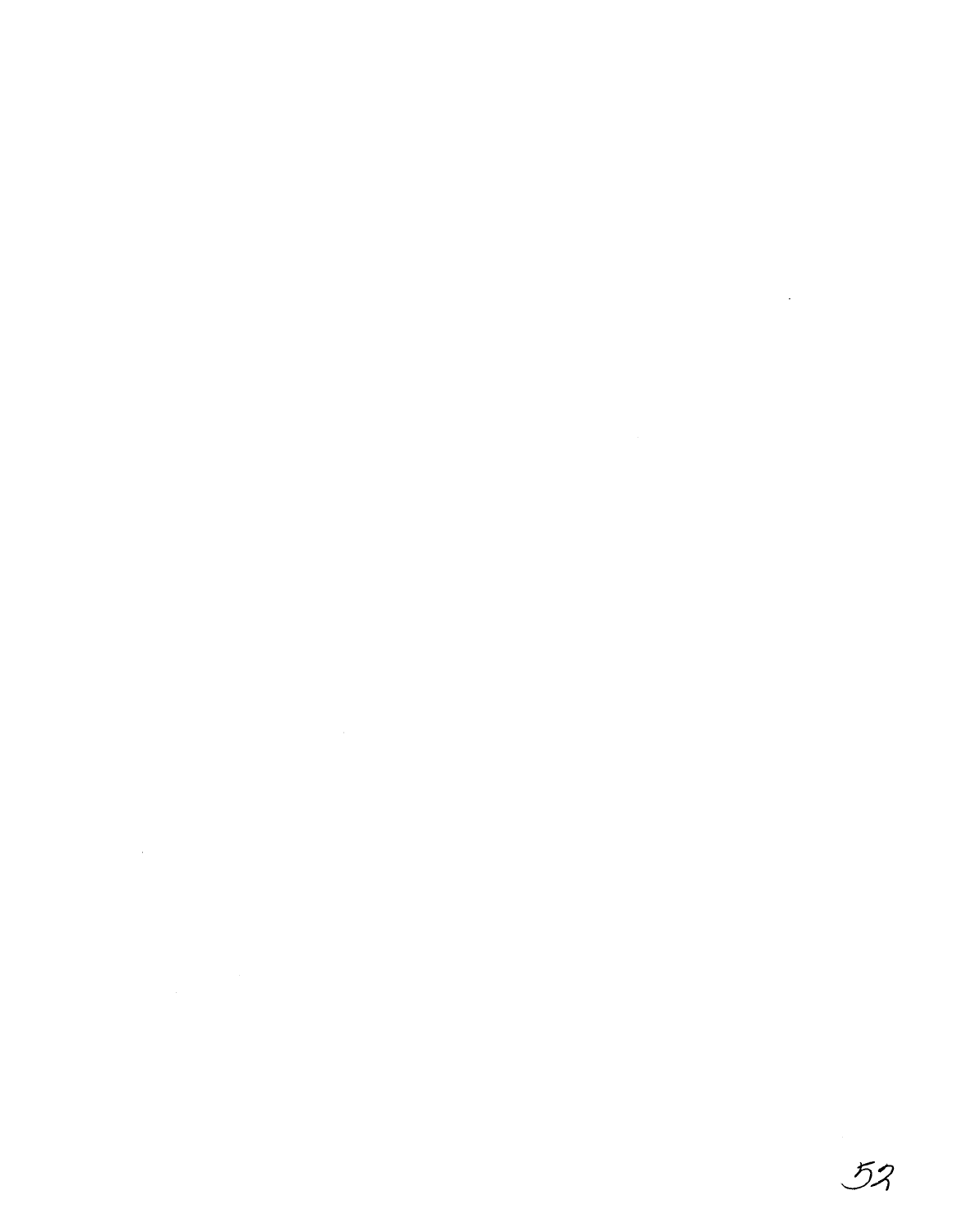